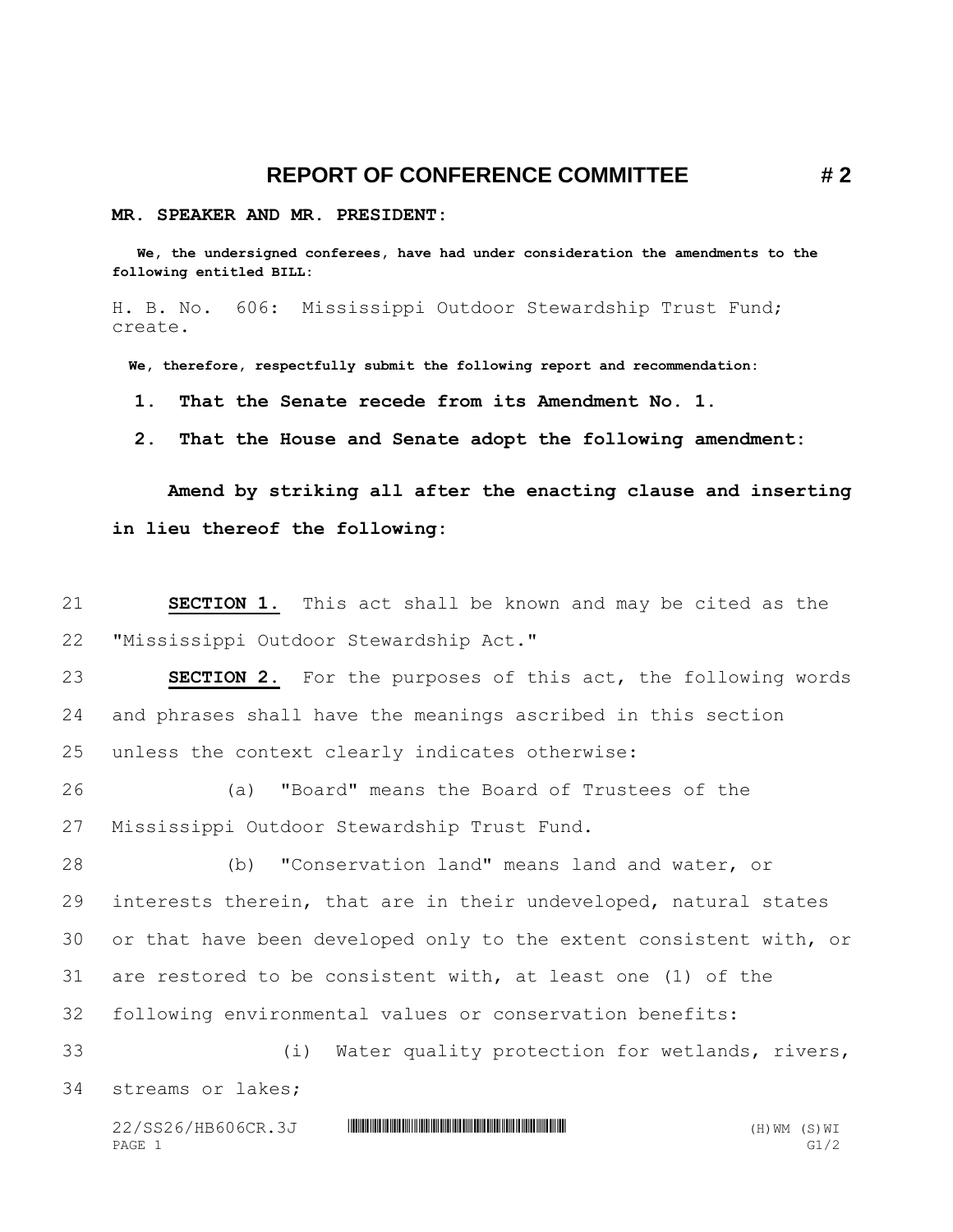(ii) Protection of wildlife habitat; (iii) Protection of cultural sites and archeological and historic resources; (iv) Protection of land around Mississippi's military installations to ensure that missions are compatible with surrounding communities and that encroachment on military installations does not impair future missions; (v) Support of economic development through conservation projects; (vi) Provision for recreation in the form of archery, boating, hiking, camping, fishing, hunting, running, jogging, biking, walking, shooting or similar outdoor activities; or (vii) Recruiting or retention of recreation in the form of archery, boating, hiking, camping, fishing, hunting, running, jogging, biking, walking, shooting or similar outdoor activities. (c) "Nongovernmental entity" means a nonprofit organization with a 501(c)(3) status that is primarily concerned with the protection and conservation of land and natural resources, as evidenced by its organizational documents. (d) "Permanently protected conservation areas" means those resources: (i) Owned by the federal government and dedicated for recreation or conservation or as a natural resource;

 $22/SS26/HB606CR.3J$  \* HIMM THE HIM HIM THE HIM HIM THE HIM THE HIM (B) WE (H) WM (S) WI PAGE 2 G1/2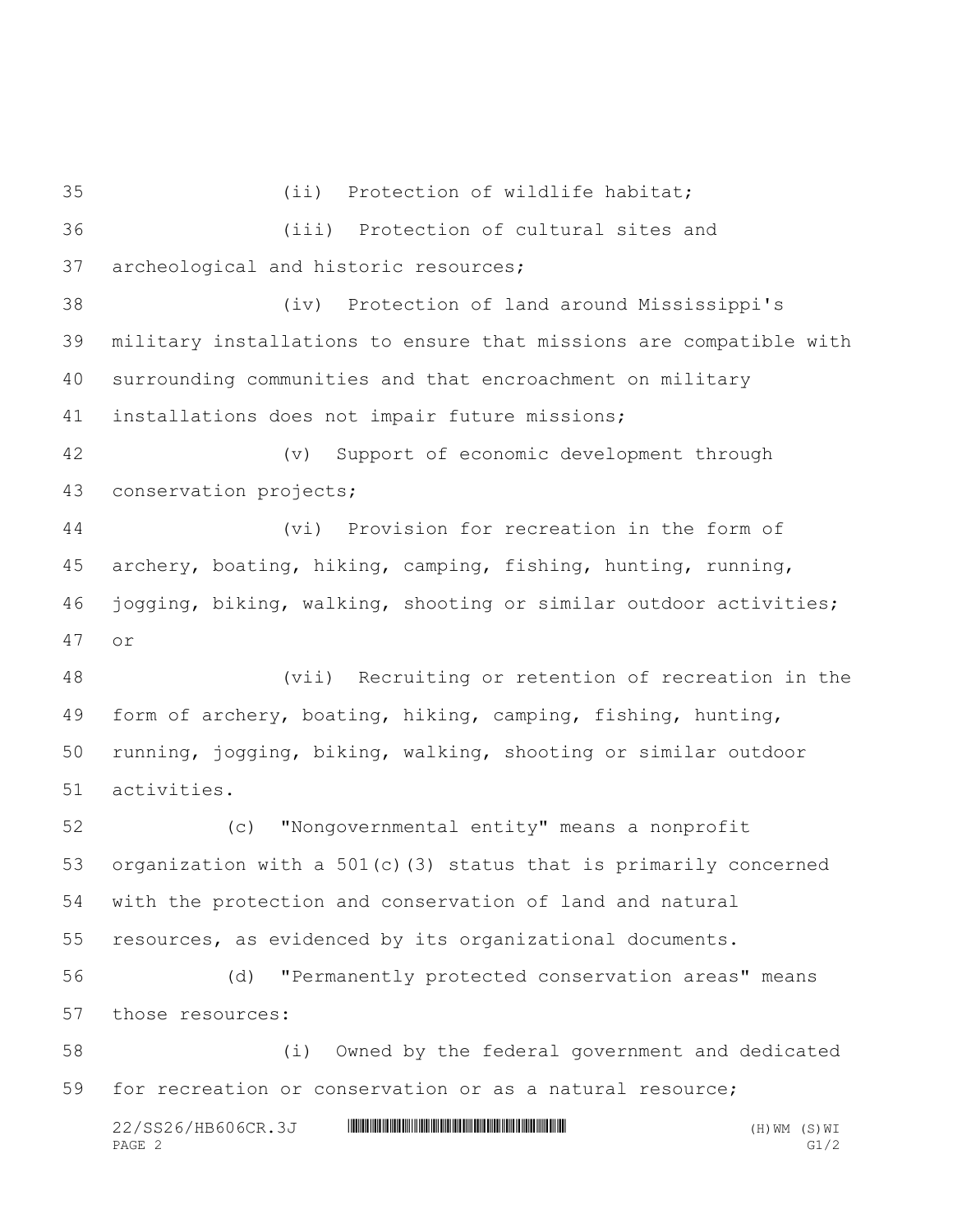(ii) Owned by the State of Mississippi, or a county or municipality in Mississippi, and dedicated for recreation or conservation or as a natural resource; (iii) Owned by the State of Mississippi, or a county or municipality in Mississippi, and subject to: 1. A conservation easement ensuring that the property will be maintained in a manner consistent with conservation land; 2. Contractual arrangements ensuring that, if the protected status is discontinued on a parcel, such property will be replaced by other conservation land which at the time of such replacement is of equal or greater monetary and resource protection value; or 3. A permanent restrictive covenant as provided in state law; or (iv) Owned by any person or entity and subject to a conservation easement ensuring that the property will be maintained in a manner consistent with conservation land. (e) "Project proposal" means any application seeking monies from the Mississippi Outdoor Stewardship Trust Fund. (f) "Special fund" means the Mississippi Outdoor Stewardship Trust Fund created in Section 4 of this act. 82 (g) "State agency" means any agency, department, commission or institution of the State of Mississippi.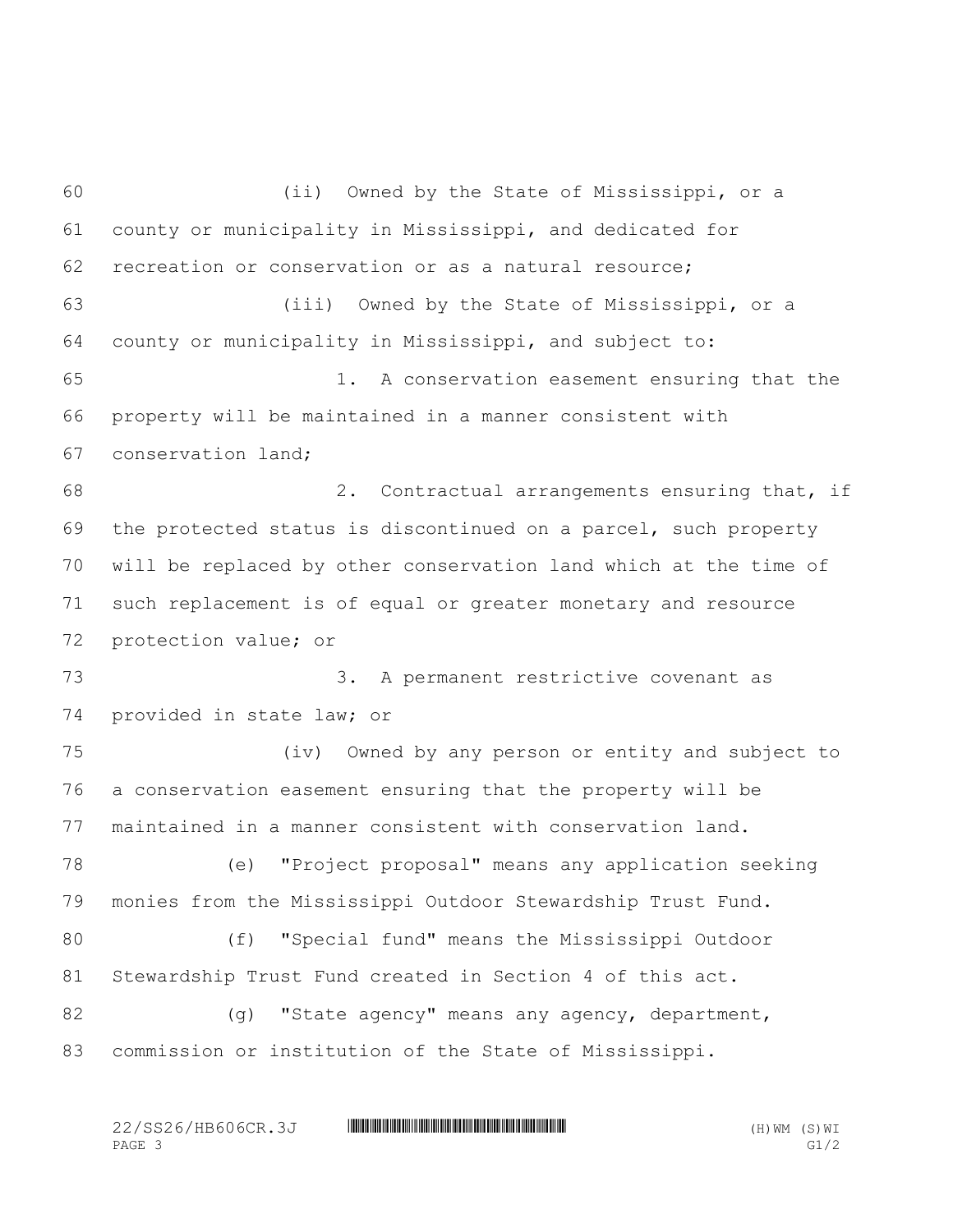(h) "Working agricultural land" means land area that is either arable, under permanent crops or under permanent pastures. Arable land includes land under temporary crops such as cereals, temporary meadows for mowing or for pasture, land under market or kitchen gardens, and land temporarily fallow.

 **SECTION 3.** (1) There is established the Board of Trustees of the Mississippi Outdoor Stewardship Trust Fund, which shall consist of the following members:

 (a) Four (4) members appointed by the Governor, one (1) from each of the congressional districts existing on July 1, 2022; (b) Three (3) members appointed by the Lieutenant Governor, one (1) from each of the State Supreme Court districts existing on July 1, 2022;

 (c) The Executive Director of the Mississippi Soil and Water Conservation Commission, as an ex officio, nonvoting member;

 (d) The Executive Director of the Mississippi Department of Marine Resources, as an ex officio, nonvoting member;

 (e) The Executive Director of the Mississippi Department of Wildlife, Fisheries and Parks, as an ex officio, nonvoting member;

 (f) The Secretary of State, as an ex officio, nonvoting member;

 (g) The Commissioner of Agriculture and Commerce, as an ex officio, nonvoting member;

 $22/SS26/HB606CR.3J$  \* HIMM THE HIM HIM THE HIM HIM THE HIM THE HIM (B) WE (H) WM (S) WI PAGE 4 G1/2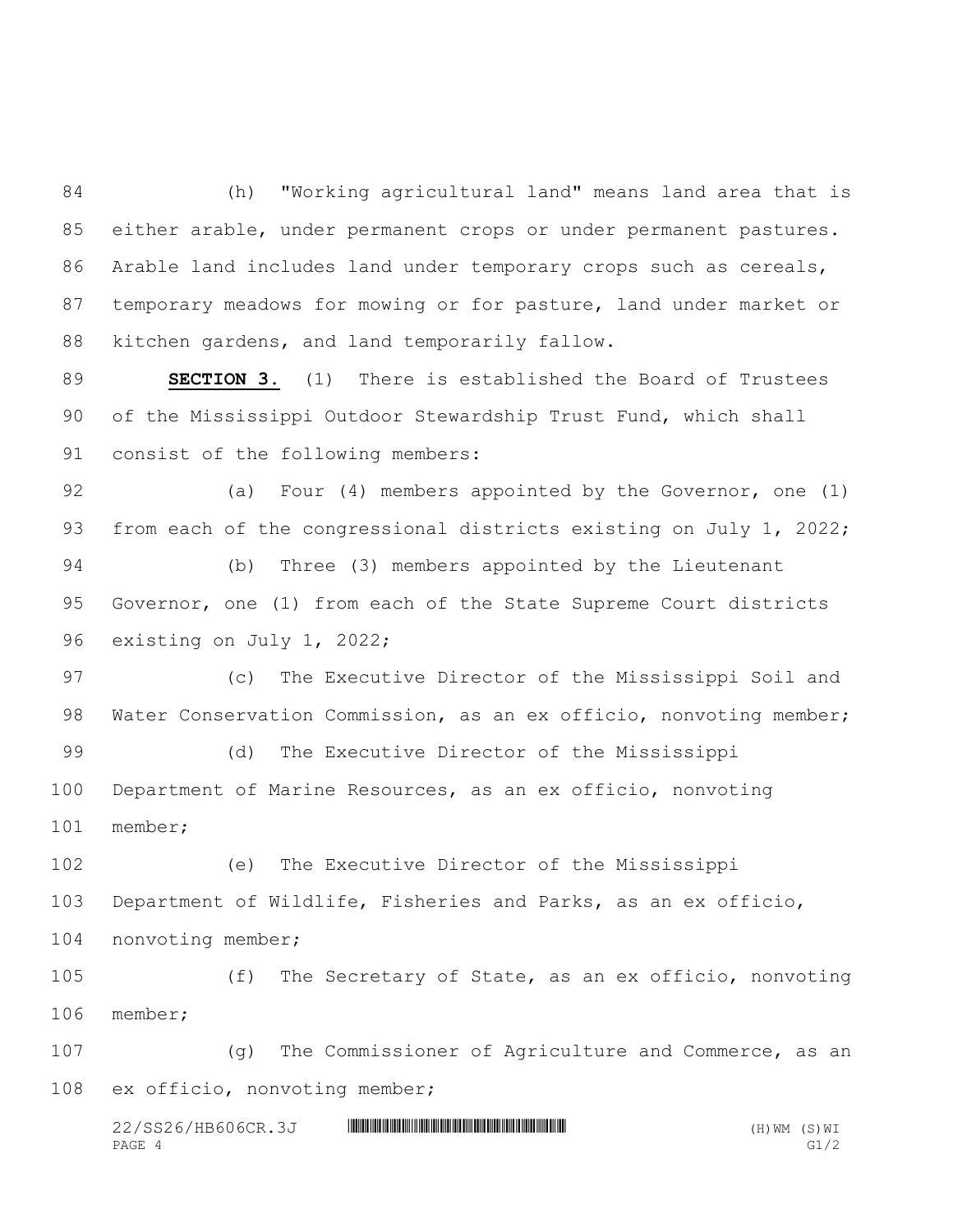(h) The Chairs of the Senate and House Appropriations Committees, as ex officio, nonvoting members;

 (i) The Chairs of the Senate Finance Committee and House Ways and Means Committee, as ex officio, nonvoting members; and

 (j) The Chairs of the Senate and House Wildlife, Fisheries and Parks Committees, as ex officio, nonvoting members. One (1) of the members to be appointed by the Governor shall be appointed only after consideration of recommendations for those appointments made by the Speaker of the House of Representatives to the Governor. One (1) of the members to be appointed by the Lieutenant Governor shall be appointed only after consideration of recommendations for those appointments made by the Speaker of the House of Representatives to the Lieutenant Governor.

 (2) The members of the board appointed by the Governor and Lieutenant Governor shall be appointed from the following private sectors: forestry, conservation, agriculture, business, marine resources, hunting or fishing. Such members shall be and shall remain Mississippi residents during their tenure on the board and shall possess a demonstrated knowledge of and commitment to public lands, land conservation and outdoor recreation. These seven (7) appointments shall be subject to the advice and consent of the Mississippi State Senate.

 (3) (a) Two (2) persons initially appointed by the Governor and two (2) persons initially appointed by the Lieutenant Governor

 $22/SS26/HB606CR.3J$  \* HIMMINIHIKININIHIKININIHIKININIHIKININIHIKINI \*\*\* (H)WM (S)WI PAGE 5 G1/2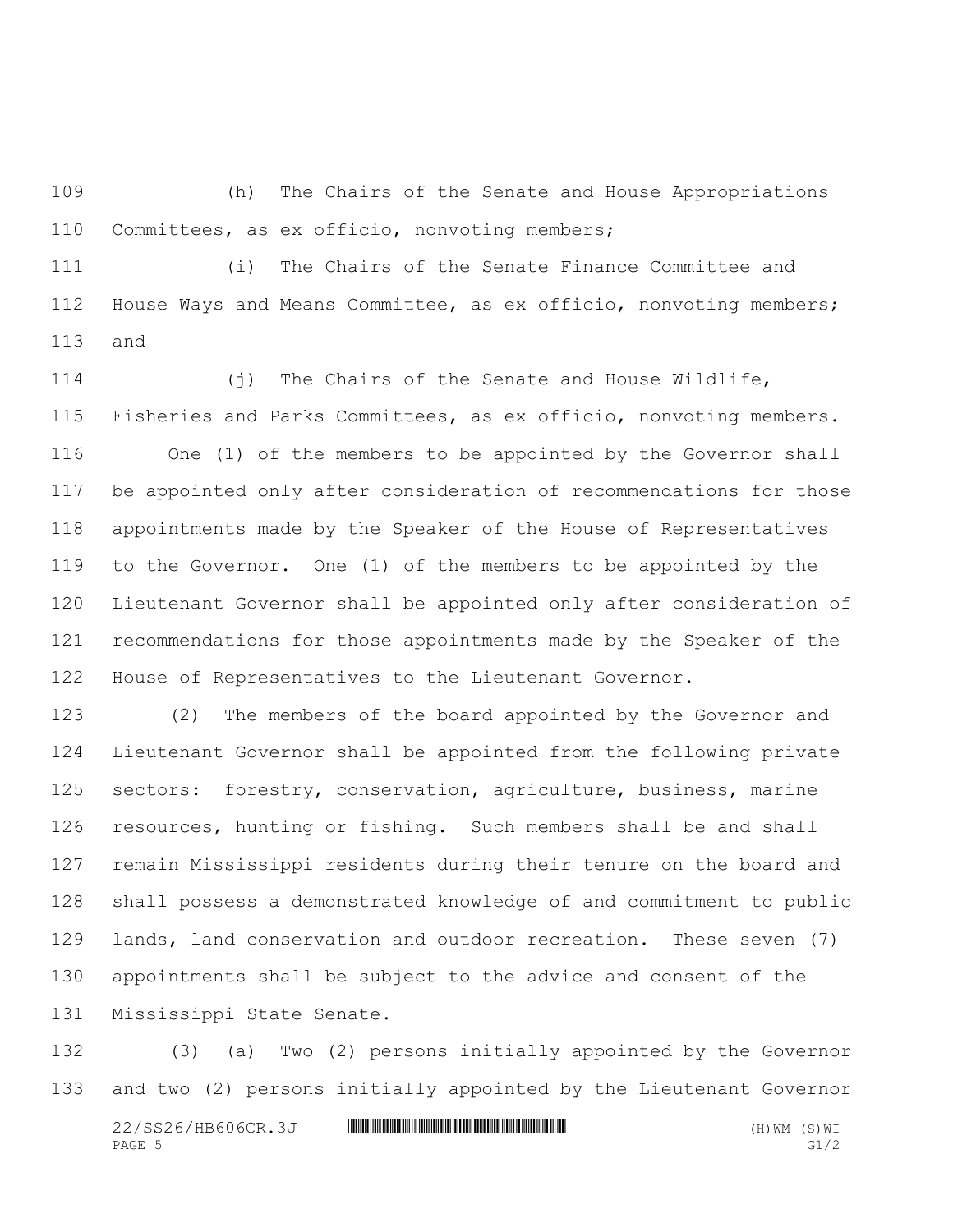shall serve terms ending June 30, 2025. The other two (2) persons initially appointed by the Governor and the remaining person initially appointed by the Lieutenant Governor shall serve terms ending June 30, 2026.

 After the expiration of the initial terms, each such appointment shall be for a term of four (4) years from the expiration of the previous term.

 (b) A majority of the voting members of the board shall constitute a quorum for the conduct of meetings, and all actions of the board shall require a majority vote of the voting members of the board.

 (c) The board shall annually elect one (1) voting member to serve as chairman and one (1) voting member to serve as vice chairman. The vice chairman shall act as chairman in the absence or disability of the chairman, or if there is a vacancy in the office of chairman.

 (4) The members of the board appointed by the Governor and Lieutenant Governor shall receive a per diem as provided in Section 25-3-69, plus travel and necessary expenses incidental to the attendance at each board meeting, including mileage, as provided in Section 25-3-41.

 (5) No board member shall use his official position to obtain, or attempt to obtain, pecuniary benefit for himself other than that compensation provided for by law, or to obtain, or attempt to obtain, pecuniary benefit for any relative or any

 $22/SS26/HB606CR.3J$  \* HIMMINIHIKININIHIKININIHIKININIHIKININIHIKINI \*\*\* (H)WM (S)WI PAGE 6 G1/2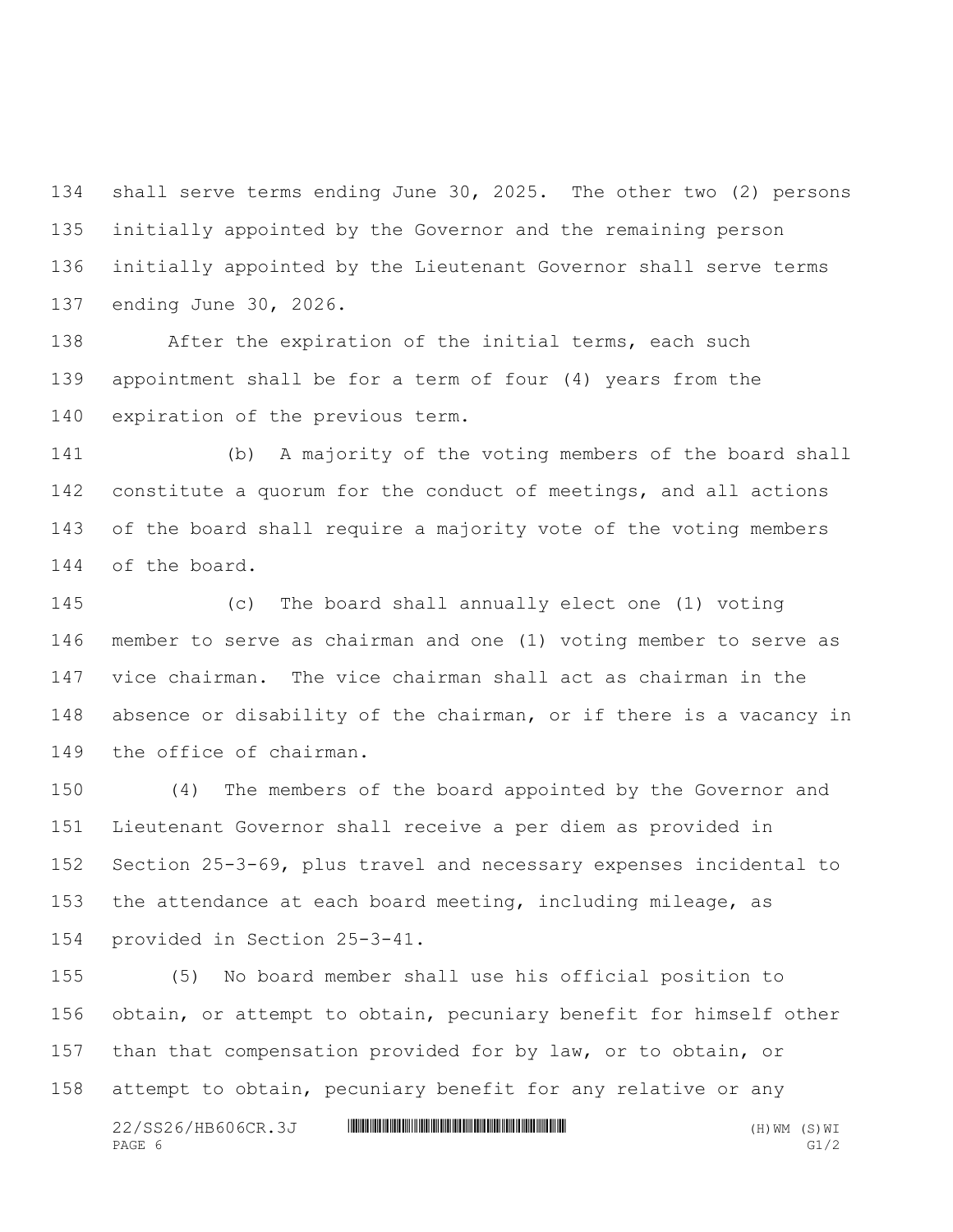business with which he is associated, as provided in Section 25-4-105.

 (6) The board shall not approve any funding to any entity of which a voting member of the board is an executive, member or employee.

 (7) The Department of Finance and Administration shall 165 provide the office space, staff and other support necessary for the board to perform its duties.

 **SECTION 4.** (1) (a) There is created in the State Treasury a special fund to be designated the "Mississippi Outdoor Stewardship Trust Fund." The special fund shall consist of monies appropriated by the Legislature. Monies shall be accounted for in such a manner to be termed unobligated funds or obligated funds. Unexpended amounts remaining in the special fund at the end of a 173 fiscal year shall not lapse into the State General Fund, and any investment earnings or interest earned on amounts in the special fund shall be deposited to the credit of the special fund; however, any unobligated monies in excess of Twenty Million Dollars (\$20,000,000.00), excluding federal funds, remaining in the special fund at the end of a fiscal year that have not been appropriated shall lapse into the State General Fund. Monies in the special fund may be used upon selection by the board. The board and the Department of Finance and Administration may use not more than two percent (2%) of monies in the special fund to defray the board's expenses in carrying out its duties under this act.

 $22/SS26/HB606CR.3J$  \* HIMMINIHIKININIHIKININIHIKININIHIKININIHIKINI \*\*\* (H)WM (S)WI PAGE  $7$  G1/2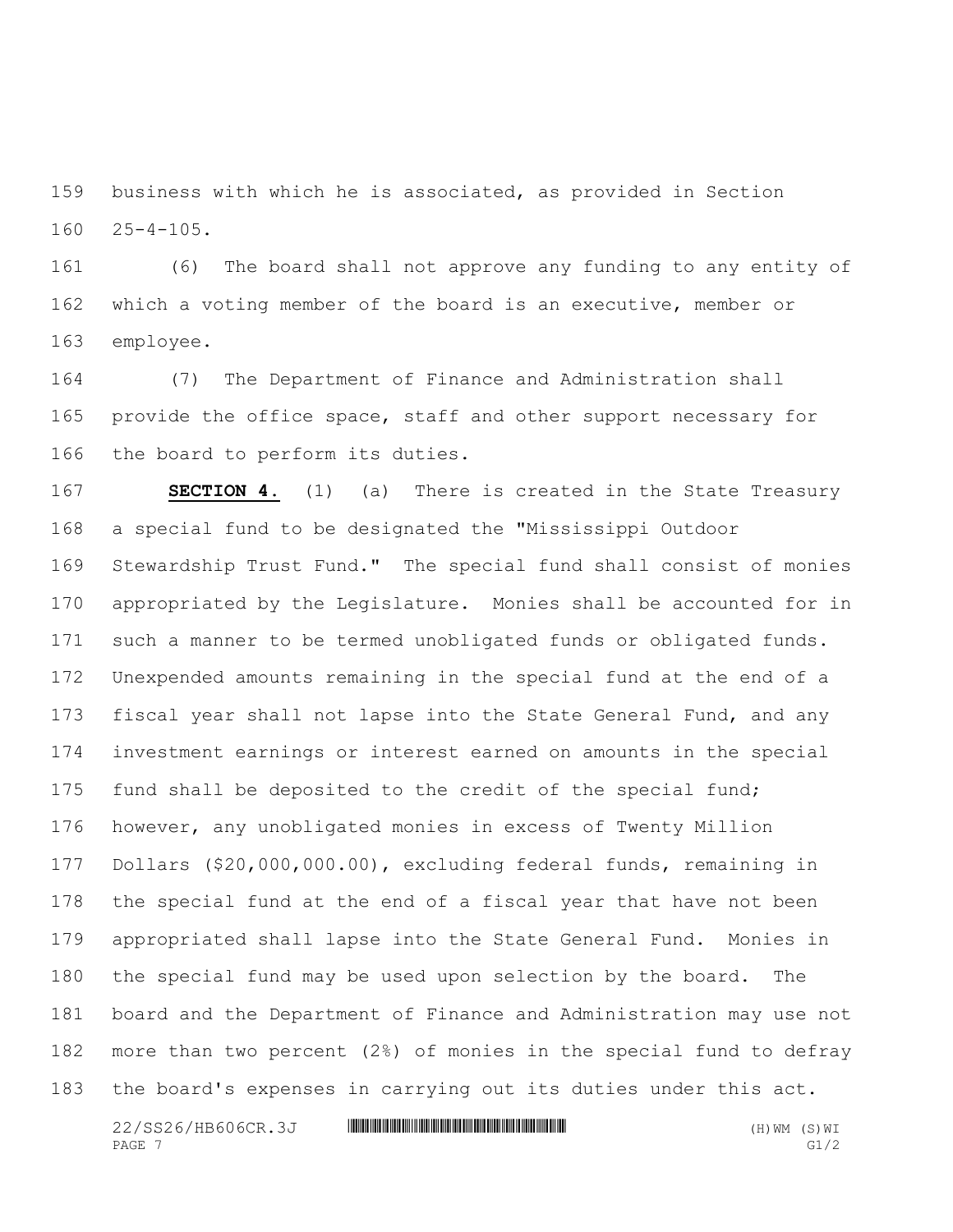(b) Subject to the provisions of this act, monies in the special fund may be used and expended by the board to provide funds for grants to counties, municipalities, state agencies and nongovernmental entities for:

 (i) Improvement of state park outdoor recreation 189 features and trails;

 (ii) Acquisition and improvement of parks and trails by counties and municipalities, if such parks and trails lie within the jurisdiction of such counties and municipalities; (iii) Restoration or enhancement projects to

 create or improve access to public waters and lands for public outdoor recreation, conservation education, or the safe use and enjoyment of permanently protected conservation land;

 (iv) Restoration or enhancement on privately owned working agricultural lands and forests that support conservation of soil, water, habitat of fish and wildlife resources;

 (v) Restoration or enhancement of wetlands, native forests, native grasslands and other unique habitats important for Mississippi's fish and wildlife; and

 (vi) Acquisition of critical areas for the provision or protection of clean water, wildlife, hunting, fishing, military installation buffering or natural resource-based outdoor recreation. Real property may only be acquired under this subparagraph (vi) when the property: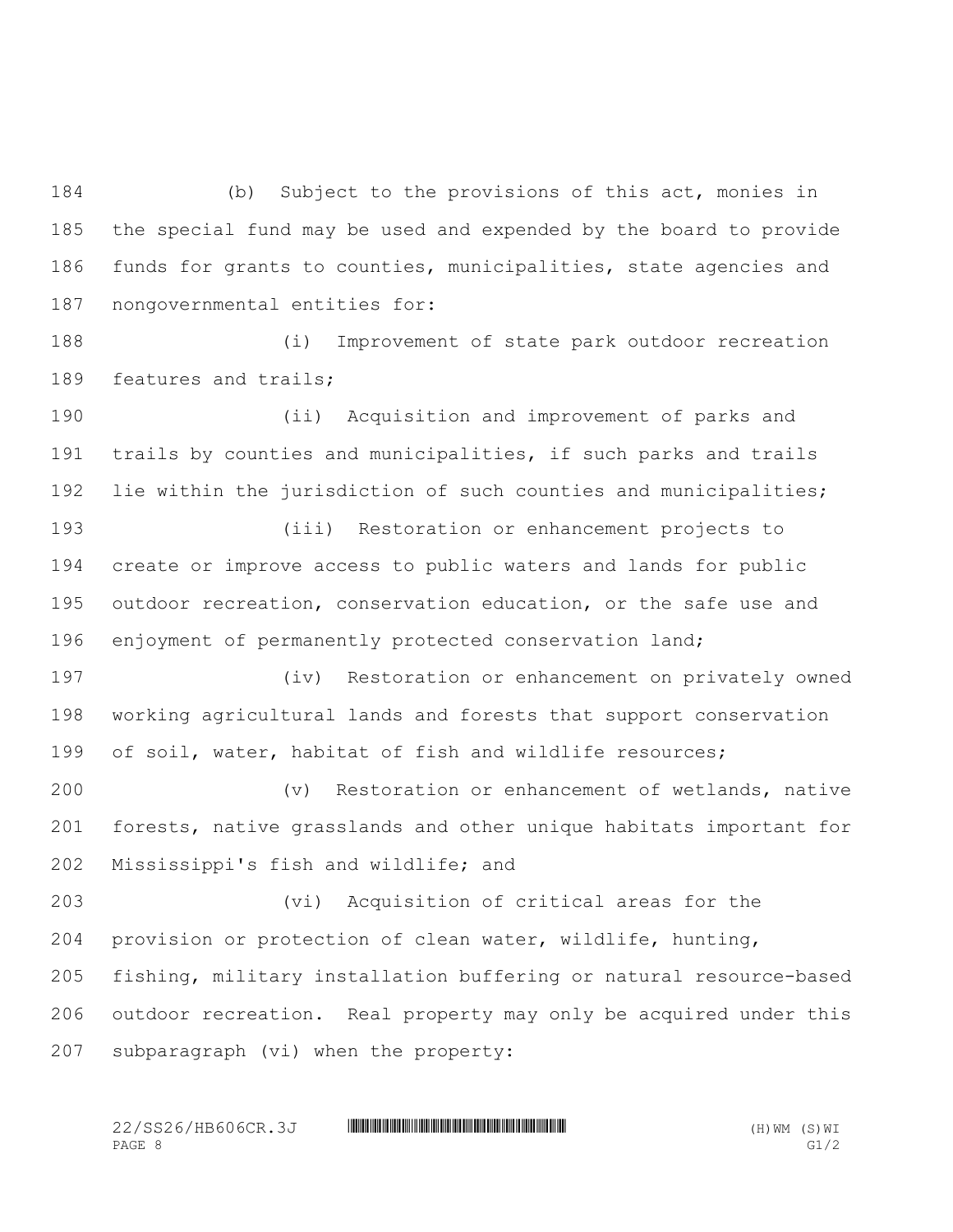$22/SS26/HB606CR.3J$  \* HIMMINIHIKININIHIKININIHIKININIHIKININIHIKINI \*\*\* (H)WM (S)WI 1. Is, at the time of acquisition, being leased by the state as a wildlife management area; 2. Adjoins or is in close proximity to state or federal wildlife management areas or state parks, or would provide better public access to such areas; 3. Is identified in a wildlife action plan developed by a state agency; 4. Constitutes riparian lands, and its acquisition is for the purpose of protecting any drinking water supply; or 5. Surrounds a military base or military installation. Acquisition of land under this subparagraph (vi) may not be made through the exercise of any power of eminent domain or any condemnation proceeding. (c) Unless otherwise authorized by the board, a county, municipality, state agency or nongovernmental entity receiving funds for a project under this section must expend the funds for the project within two (2) years after receipt of the funds in order to be eligible to apply for additional funds for the project under this section. If a county, municipality, state agency or nongovernmental entity receiving funds for a project does not expend the funds within two (2) years after receipt of the funds, 231 then the county, municipality, state agency or nongovernmental entity must provide an accounting of such unused funds and the

PAGE 9 G1/2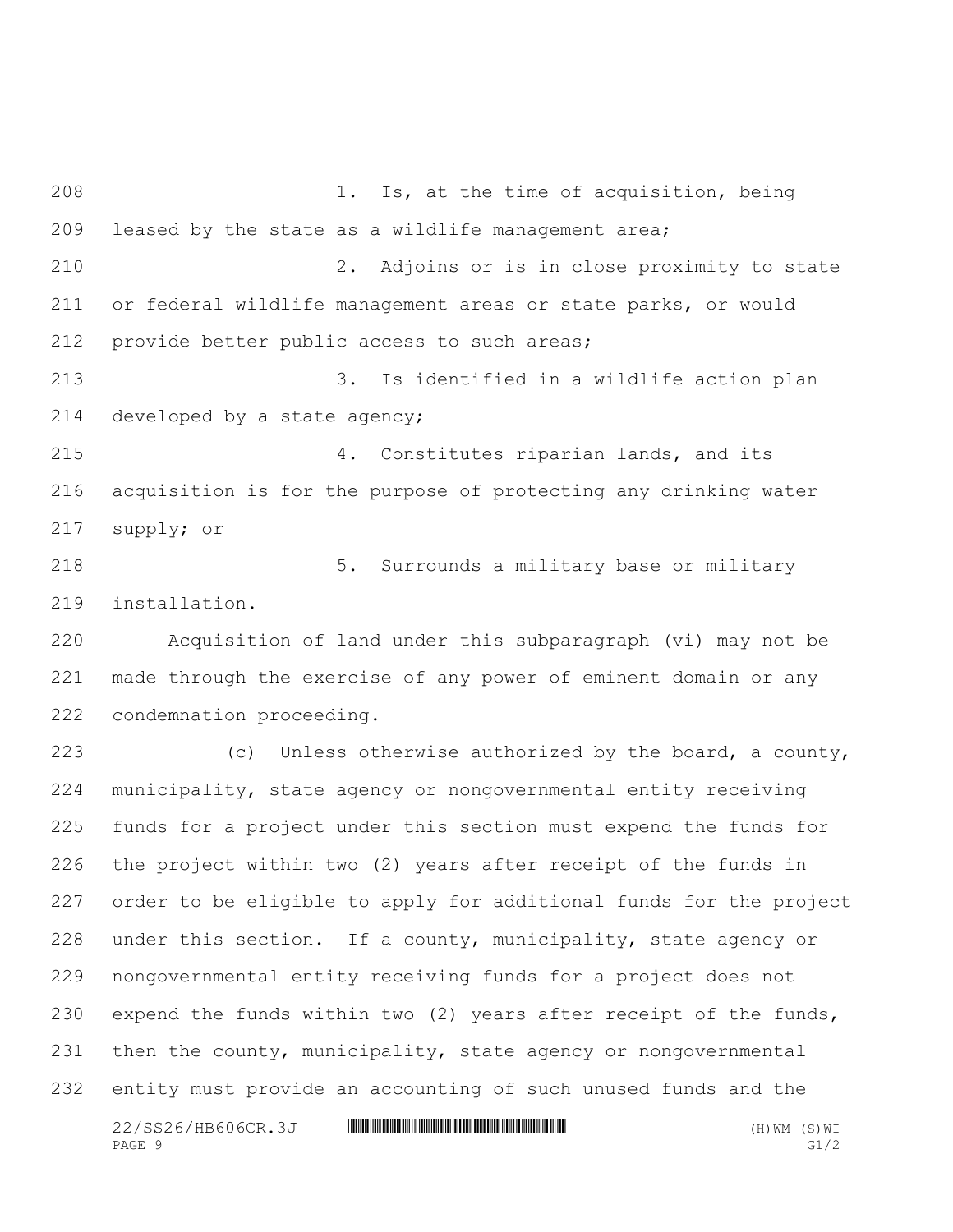reason for failure to expend the funds. If the board determines that the project will not be completed in a timely manner, the county, municipality, state agency or nongovernmental entity must then return any unexpended funds.

 (d) Monies in the special fund may not be used, expended or transferred for any other purpose other than authorized in this act.

 (2) (a) The board shall accept applications from counties, municipalities, state agencies and nongovernmental entities for project proposals eligible for funding under this section. The board shall evaluate the proposals received in accordance with this act.

 (b) A county, municipality, state agency or nongovernmental entity desiring assistance under this section must 247 submit a complete application to the board. The application must include a description of the purpose for which assistance is requested, the type and amount of assistance requested and any other information required by the board.

 (c) The board shall require annual independent audits of all expenditures from the special fund and present those findings to the Governor, Lieutenant Governor, Speaker of the House, Chairs of the Senate and House Appropriations Committees, Chairs of the Senate Finance and House Ways and Means Committees and Chairs of the Senate and House Wildlife, Fisheries and Parks Committees.

 $22/SS26/HB606CR.3J$  \* HIMM THE HIM HIM THE HIM HIM THE HIM THE HIM (B) WE (H) WM (S) WI PAGE  $10$  G1/2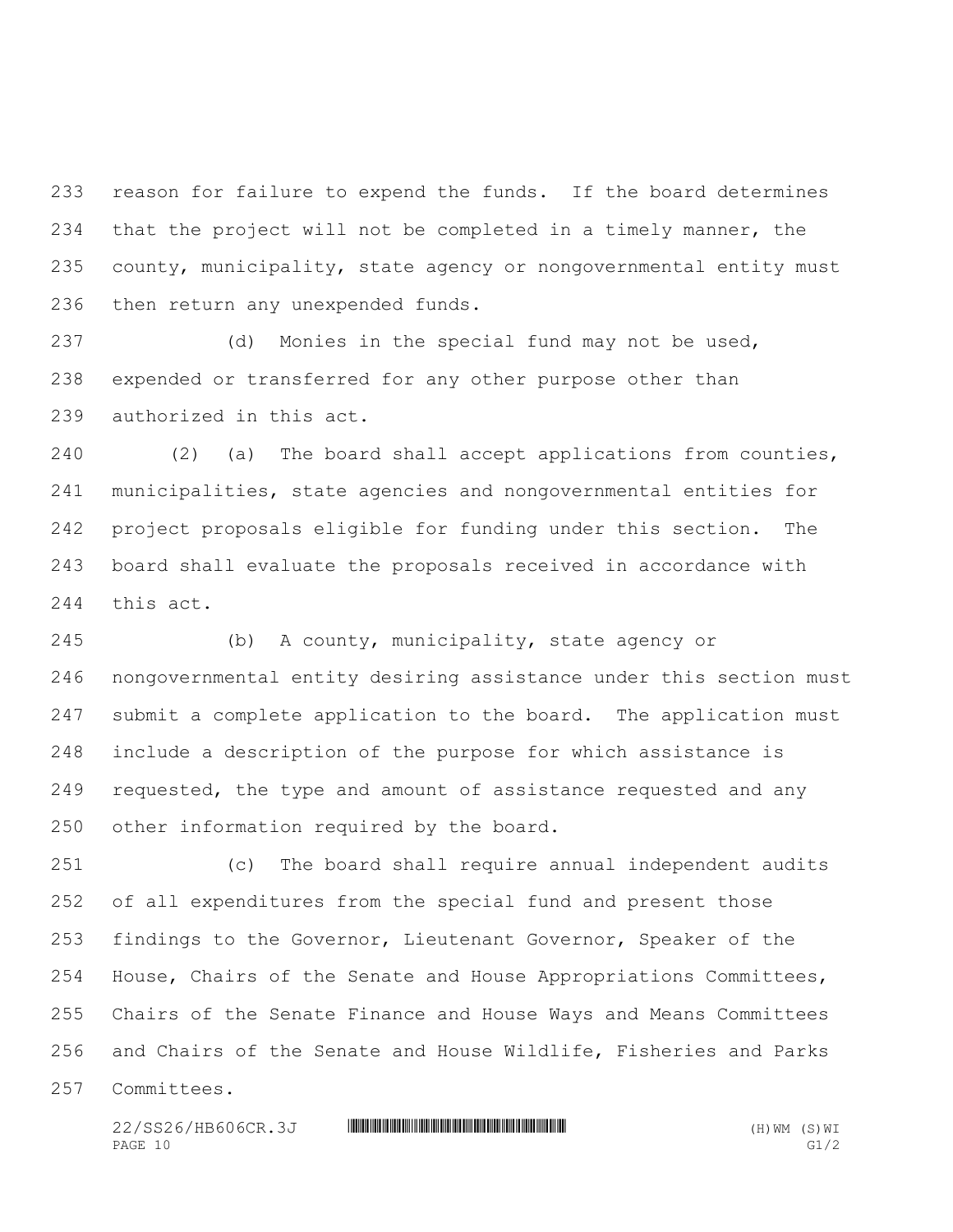(d) To be eligible for funding, any nongovernmental entity applicant must submit its most recent audit, disclose any audit deficiencies in the previous five (5) years, submit its certificate of good standing from the Mississippi Secretary of State, and submit a current list of its board members for purposes of conflicts of interest.

 (e) For funds to be spent on private land, the applicant must show demonstrably that the project will benefit the public.

 (f) Projects that acquire property shall not be considered for approval until after July 1, 2024.

 (3) The board, at its first meeting of each calendar year, shall prepare a list of priorities and criteria to guide the selection of projects. The board shall give increased priority to projects:

 (a) Supporting the public recreation and conservation efforts of state agencies, counties and municipalities;

 (b) Leveraging or matching other nonfederal or federal funds available for similar purposes;

 (c) Supporting and promoting recreation in the form of archery, boating, hiking, camping, fishing, hunting, running, jogging, biking, walking, shooting or similar outdoor activities;

 (d) Contributing to the improvement of the quality and 281 quantity of surface water and groundwater; or

22/SS26/HB606CR.3J \*SS26/OHB606CR.3J\* (H)WM (S)WI PAGE 11 G1/2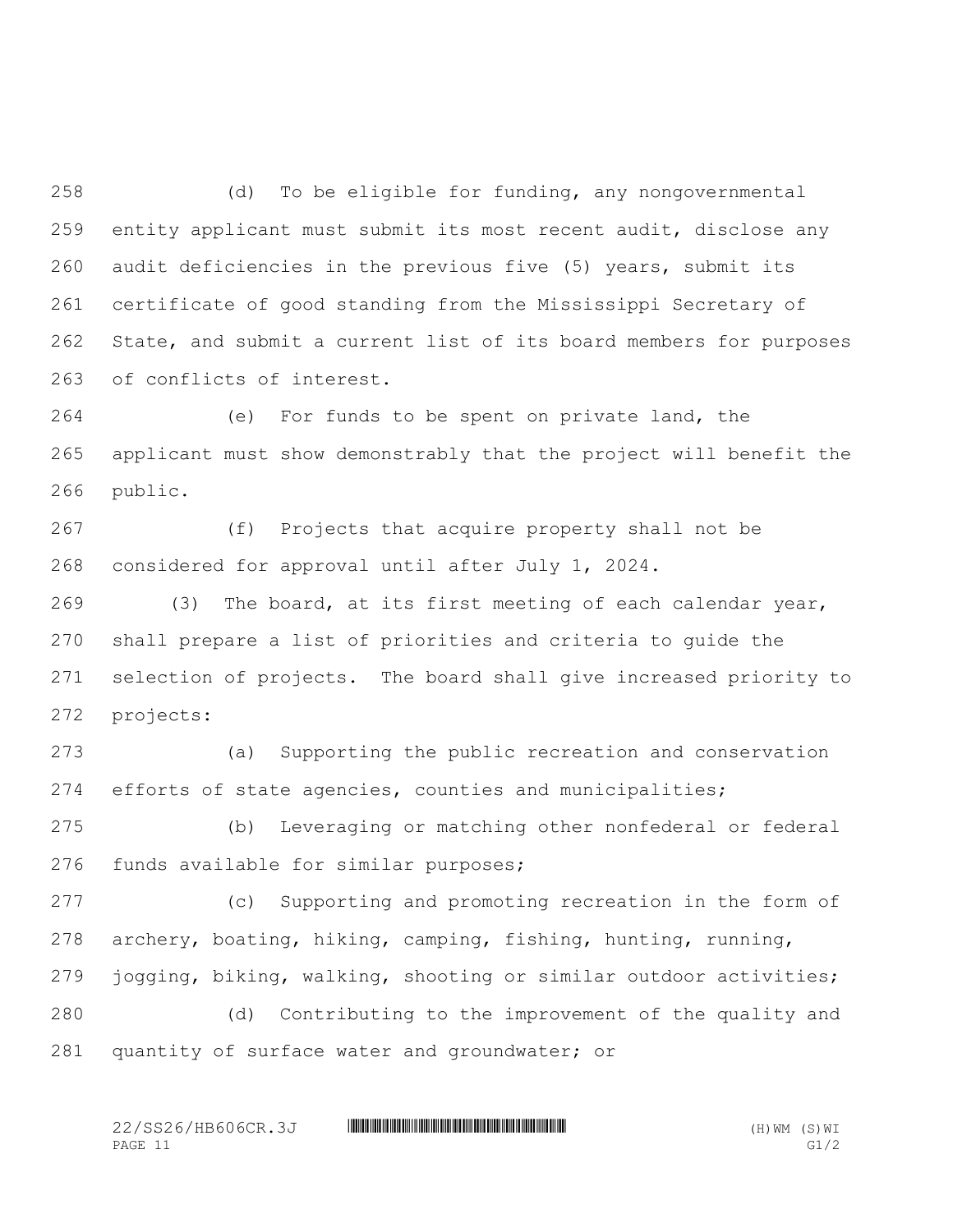(e) Contributing to the conservation of soil, water, and fish and wildlife resources on privately owned working agricultural lands or forests.

 (4) Upon approval of the total list of projects by the board, the list of projects shall be submitted to the Lieutenant Governor, Speaker of the House, Chairs of the Senate and House Appropriations Committees, Chairs of the Senate Finance and House Ways and Means Committees and Chairs of the Senate and House Wildlife, Fisheries and Parks Committees. If federal funds or guidelines become available and are certified by the Executive Director of the Department of Finance and Administration or the Executive Director of the Mississippi Outdoor Stewardship Fund, the board shall be authorized to expend funds from the Mississippi Outdoor Stewardship Trust Fund and shall notify the Lieutenant Governor, Speaker of the House, Chairs of the Senate and House Appropriations Committees, Chairs of the Senate Finance and House Ways and Means Committees, Chairs of the Senate and House Wildlife, Fisheries and Parks Committees, and Legislative Budget Office of such expenditures prior to their distribution to certain projects approved by the board.

 **SECTION 5.** This act shall take effect and be in force from and after July 1, 2022.

**Further, amend by striking the title in its entirety and inserting in lieu thereof the following:**